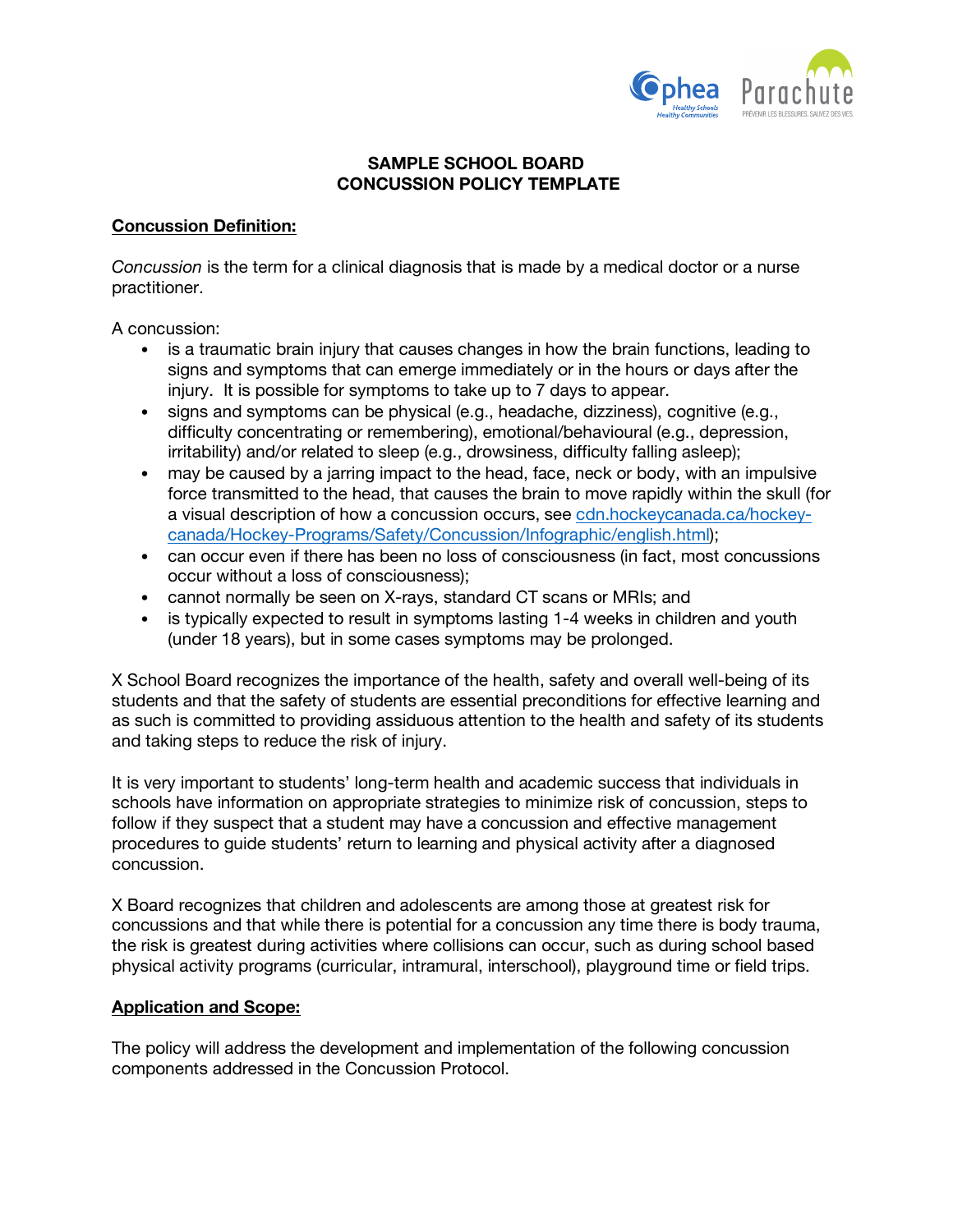

The components include strategies to develop awareness of the seriousness of concussions; strategies for the prevention and recognition of concussions; management procedures for diagnosed concussions (Return to School/Return to Physical Activity); and training for board and school staff.

### **Awareness:**

- strategies on the seriousness of concussions and on concussion prevention, identification, and management, communicated to students, parents, board employees, administrators, educators, school staff, volunteers, doctors and nurse practitioners and community–based organizations
- connections with the curriculum are to be made, where appropriate
- information on concussion is to be shared with organizations that use the school facilities

### **Prevention:**

• strategies for preventing and minimizing the risk of sustaining a concussion (and other head injuries) in schools and at off-site school events are to be developed, shared and implemented by students

### **Recognition:**

The following are to be developed, shared and implemented by appropriate school personnel:

- a) **Initial response** for safe removal of an injured student with a suspected concussion from the activity;
- b) **Initial recognition of a suspected concussion**;
- c) **Steps required following the initial recognition of a suspected concussion;**
- d) **Steps required when signs and/or symptoms are not identified but a possible concussion event was recognized.**

#### **Management Procedures for a Diagnosed Concussion:**

- Home Preparation for Return to School (RTS) and Return to Physical Activity (RTPA) Plan
- School Concussion Management Plan Return to School (RTS) and Return to Physical Activity (RTPA) Plan
- processes for identifying and documenting modifications/adaptations for student learning are to be established and implemented
- resources for students who are recovering from a concussion and experiencing long term difficulties that are affecting his/her learning e.g. individualized classroom accommodations are to be established and followed

#### **Training:**

• strategies for providing regular and ongoing training for concussion awareness, prevention, identification and management to relevant school board employees and